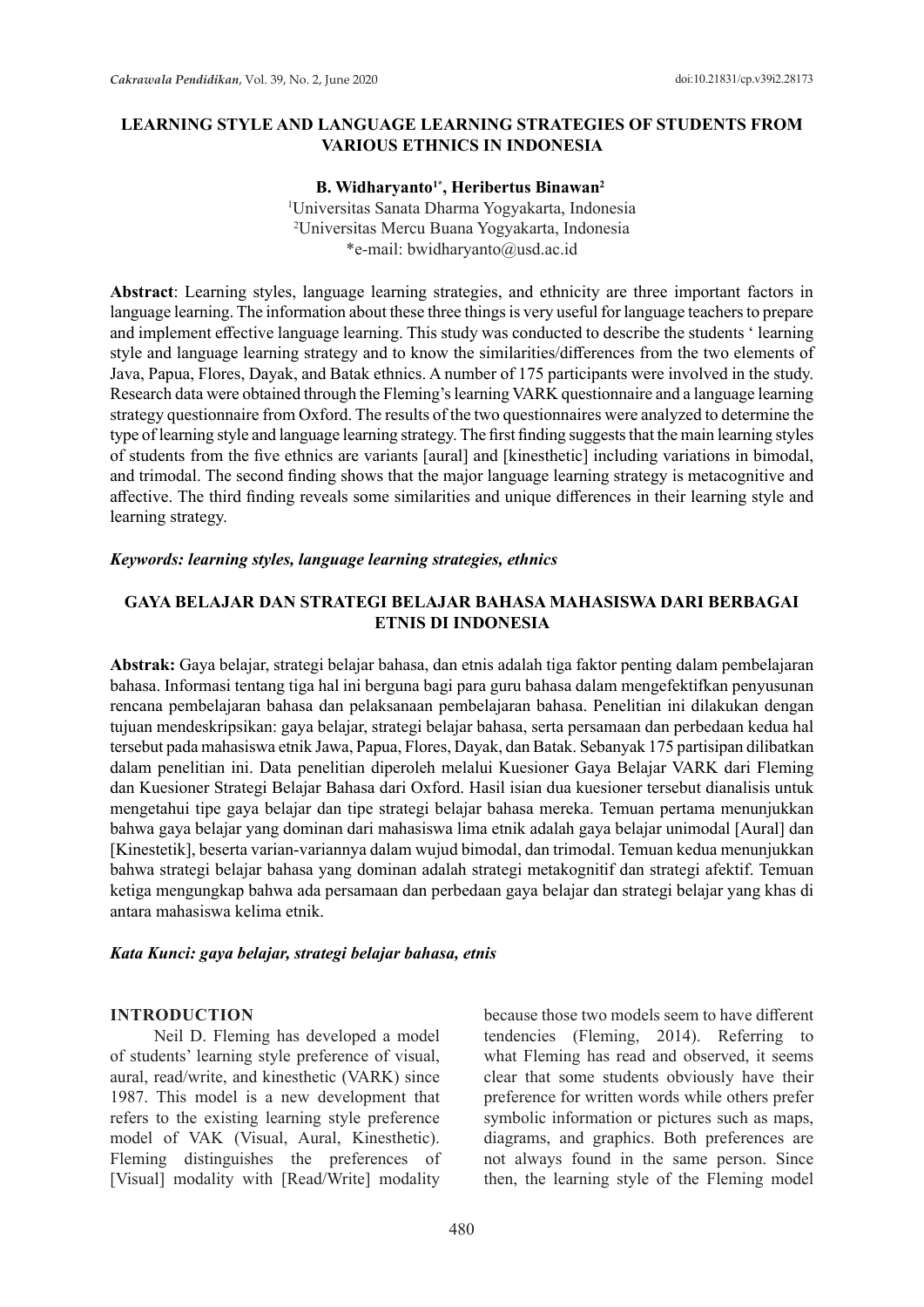has four modalities of preference namely Visual, Aural, Read / Write, and Kinesthetic which are formerly abbreviated as VARK (Fleming & Bonwell, 2019).

Besides the general learning styles as stated by Fleming, language learning strategies are also widely applied in language learning. One of the prevalent language learning strategies is Oxford's model. Oxford (1990) formulated six main categories of language learning strategies; they are memory strategy, cognitive strategy, compensation strategy, metacognitive strategy, affective strategy, and social strategy. The six language learning strategies are then generally grouped into direct and indirect strategies. The direct strategy consists of memory strategy, cognitive strategy, and compensation strategy. Those three strategies under the direct strategy, they have similarities in the direct use of target language. The indirect strategy involves metacognitive strategy, affective strategy, and social strategy. This strategy is said to be indirect because its application is not directly related to the use of the target language.

Learning styles and language learning strategies are the two main factors that help to determine how and how well students master their second or foreign language (Oxford, 2003). O'Malley & Chamot (1990) emphasized that learning strategies which consist of some aspects such as focusing on particular aspects of new information, analyzing and monitoring information, and organizing on new information during the learning process will be completed or assuring oneself. This learning process is successful as a way to allay anxiety that leads to students' learning achievement (Hardan, 2013). Related to the learning styles, Oxford states that when students are left independently and not encouraged by teachers or enforced by lessons to use a specific set of strategies, they naturally will use learning strategies that reflect their basic learning styles (Oxford, 2003). Oxford also said that teachers can actively help students "develop" their learning styles by applying strategies that are beyond their primary style or preferences.

However, in the latest research, there are other factors that can influence the success of language learning. One of them is ethnic identity. Trofimovich &Turuševa (2015) say that ethnic identity refers to subjective experiences that will include feelings, experiences, and behaviors through which people take their position or membership in one or several ethnic groups. Subjective experience in ethnic identity will be obviously seen in their internal and external aspects as it is mentioned by Isajiw (Ali, Indrawati, & Masykur, 2010). Internal aspects refer to images, ideas, attitudes, and feelings, which generally can be grouped into four dimensions: affective, trustworthy, cognitive, and moral. The external aspect is revealed through some observable behaviors including language dialect, practice of ethnic traditions, participation in ethnic networks such as family and friendship, and participation in organizations or institutions. Ethnic identity, especially in the case of English language learners in Iran, it significantly has a positive correlation with learners' language skills (Saadat & Hosseini, 2015).

Information about the Fleming model of learning style and the Oxford model of language learning strategy as well as their connection to students' ethnic identities, will contribute some benefits to teachers in developing their language learning design. Teachers will be assisted in selecting and developing material of language course that is appropriate with the major styles and characteristics of the class, developing varieties and not-single learning methods, selecting activities that are suitable for students learning styles (Xu, 2011). This variation in students' ethnicities, in this case, is the tribes, according to Saddhono is actually the basis of multicultural class management method in learning (Gusnawati & Nurwati, 2018). Politzer & McGroarty of their study on investigating Asian and Hispanic students then theorize that ethnicity might have a strong influence on some effective strategies employed by students (Ghani, Khairisman, & Samad, 2016).

Inspired by Oxford's view of the relationship between learning styles and language learning strategies (Oxford, 2003) and Xu's findings about the implications of activities that are in line with learning styles in language learning (Xu, 2011), and Saddhono's view that students' ethnic variations are the basis of classroom management (Gusnawati & Nurwati, 2018), this study describes the pattern of learning styles and language learning strategies from students with various ethnic backgrounds, who take Indonesian language course at a private university in Yogyakarta.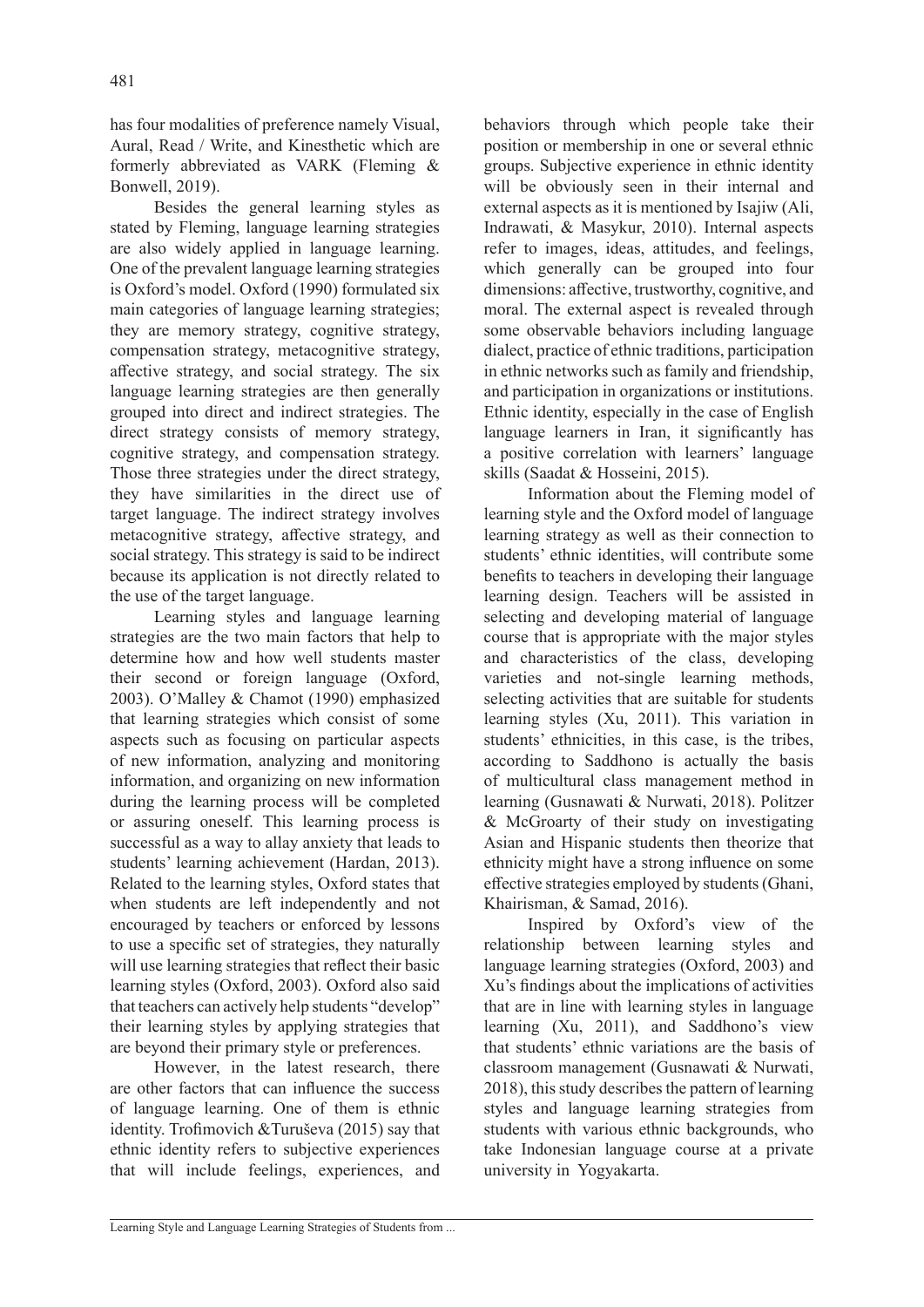The objectives of this study can be described as follows. First, to describe the types of students learning styles from ethnics of Javanese, Papuan, Flores, Dayak, and Batak. Second, to describe the language learning strategies undertaken by students who come from ethnics of Javanese, Papuan, Flores, Dayak, and Batak by considering their various learning styles preference. Third, to describe the similarities and differences of learning styles and language learning strategies among the Javanese, Papuan, Flores, Dayak, and Batak ethnic students.

#### **METHODS**

This research used a qualitative approach to describe the types of learning styles and language learning strategies of students fromfive ethnic groups. This study also attempted to listed the similarities and differences in learning styles and language learning strategies of the students.

The participants of this study were 175 students of the Indonesian Language and Literature Education Study Program, semester one and three, in a private university in Yogyakarta. They come from five ethnics, namely Java, Papua, Flores, Dayak, and Batak. In this course they take a total of 158 credits with details of 96 credits for national curriculum, which prepares them to be Indonesian teachers, and 52 credits for local curriculum, which develops them in the field of journalism and Indonesian language learning for foreign speakers. The average age of participants was 19.6 years old. The average academic achievement index is 3.09.

Table 1 shows the number of students voluntary participated in this study and their age and GPA average at the time of the research.

The use of questionnaires to obtain both data refers to Bessai's opinion stating that research in this field is more dependent on student selfreports, which are made by one of them through questionnaires. Questionnaires are a way to gain insight into the unobservable mental learning strategies of learners by asking them to reveal and describe their thought processes (Bessai, 2018). In addition, respondents themselves are closer to questionable problems than others and the information they provide in self-report questionnaires tends to be accurate (Demetriou, Ozer, & Essau, 2015).

The learning style questionnaire used in this study was the VARK Questionnaire version 8.01. This questionnaire contains 16 statements that contain daily events that will be carried out and equipped with 4 choices of actions to be taken that describe the Visual, Aural, Read/Write, or Kinesthetic learning styles. Referring to the previous research (Robertson, Smellie, Wilson, & Cox, 2011), the VARK Questionnaire version 8.01 provides researchers with some advantages at least in two aspects i.e. the scores that can be calculated quickly and the help sheets to articulate students' learning styles. Moreover, Fitkov-Norris, & Yeghiazarian (2015) have validated the VARK Questionnaire using Rasch analysis and the results show that this instrument has the potentials to predict students' learning orientation preferences.

The language learning strategy questionnaire used in this study was Oxford's Strategy Inventory of Language Learning version 7.0 with some adaptations to the Indonesian context. This questionnaire has 50 statements about 6 dimensions of language learning strategies with details: 9 statements of Memory Strategies, 14 statements of Cognitive Strategies, 6 statements of Compensation Strategies, 9 statements of Metacognitive Strategies, 6 statements of Affective Strategies, and 6 statements of Social Strategies. Each item consisted of five answer choices by weight rating of 1 (never do at all), 2 (only occasionally or very rarely do), 3 (sometimes do), 4 (pretty

| No. | <b>Ethnic Background</b> | <b>The Number of</b><br><b>Participants</b> | <b>Age Average</b> | <b>GPA's Average</b> |  |
|-----|--------------------------|---------------------------------------------|--------------------|----------------------|--|
|     | Javanese                 | 90                                          | 19.2               | 3.38                 |  |
|     | Papuan                   | 25                                          | 21.4               | 2.32                 |  |
|     | Flores                   | 31                                          | 19.2               | 3.37                 |  |
| 4.  | Dayak                    | 16                                          | 19.2               | 3.20                 |  |
|     | <b>Batak</b>             | 13                                          | 19.0               | 3.20                 |  |

**Table 1. The Number of Participants, Age Average, and GPA's Average**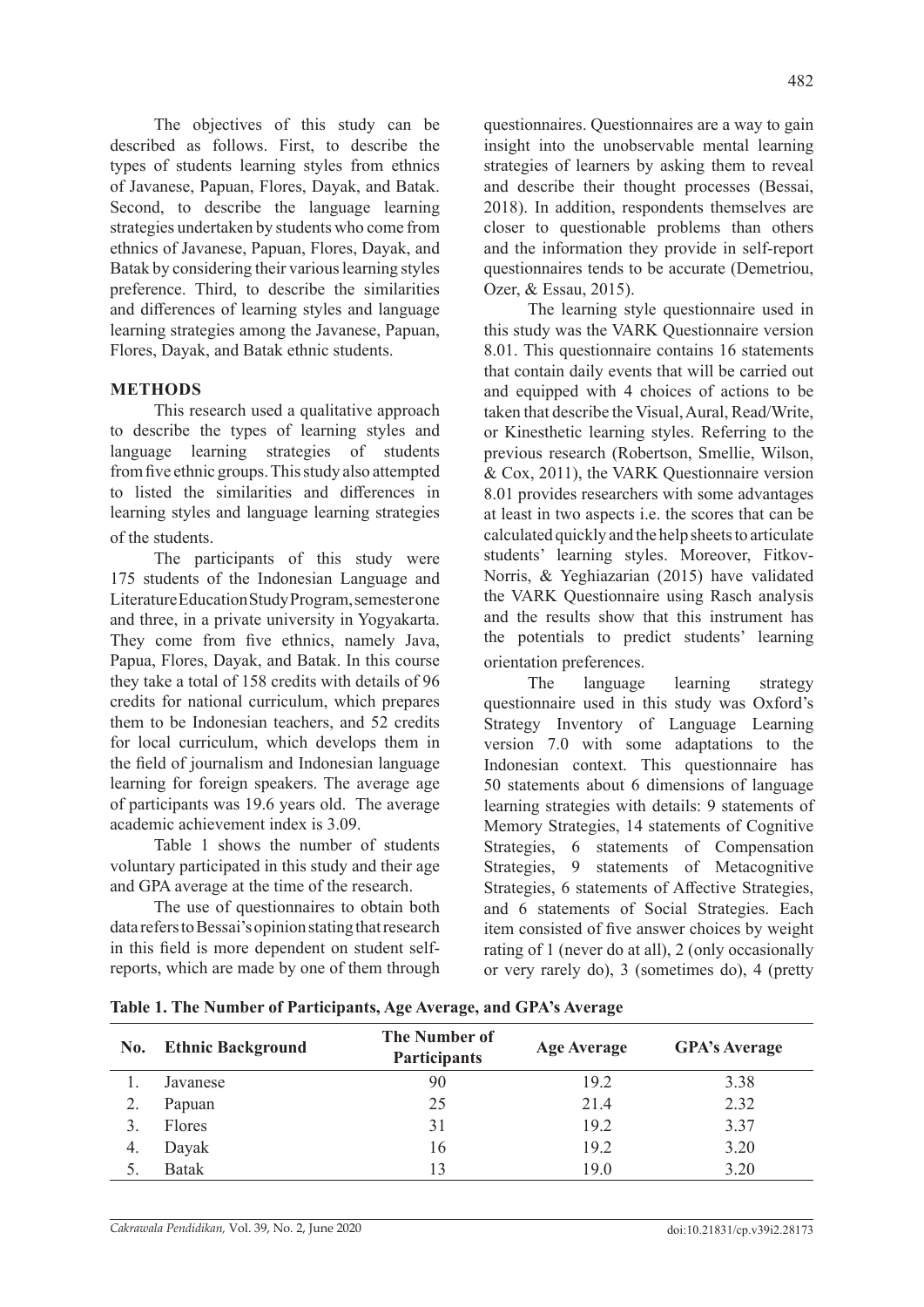often but not always do), and 5 (always do).

This study also followed the backtranslation method (Son, 2018). VARK Questionnaire version 8.01 and Oxford's Strategy Inventory of Language Learning version 7.0 as one of the documentation tools also use back-translation. The questionnaires were translated into Indonesian and then re-translated into English by English linguists to develop the best-matched meaning and pick up substances to be explored by the items on the scale. Both of these questionnaires were then validated by Indonesian language learning experts to reveal the students' preferences in learning styles and language learning strategies.

Learning style profile data were analyzed with the following steps: identify participant responses, classify into the types of learning styles, classify into strong and weak preference using the following Fleming's criteria (Fleming, 1995), there is a strong preference that would usually be identified by a score for that preferences that was four or five points ahead of any other. Fleming also explained that the difference of one or two points between those preferences is not enough. If there is an answer with a score of 0 or a score of 1 in a particular mode, it clearly indicates that the student or teacher can be regarded as weak in using the particular mode. The last stage in this research is grouping the major learning styles into five existing ethnic groups and interpreting the learning style profile by paying attention to the type of style, the major style, and its relation to ethnic identity.

Language learning strategy profile data were analyzed with the following steps: identify participant responses, classify on a scale of 1 for never do at all, 2 for only occasionally or very rarely do, 3 for sometimes do, 4 for quite often but not always do, and 5 for always do. The criteria used are mean 1-3 values used as indicators for strategies not used by participants and mean values 4-5 are used as indicators for the strategies used by participants. The calculation of the mean value uses rounding with the criteria  $\leq$  4 rounded down to .0 and  $\geq$  5 rounded up to 1. Then, determine the language learning strategies used by participants from five ethnic groups.

### **FINDINGS AND DISCUSSION Findings**

The following describes the findings about learning styles, language learning strategies, and their similarities and differences of students from five ethnic groups in Indonesia.

### *Student Learning Styles from the Five Ethnics in Indonesia*

The modality preference profile of student learning styles from the five ethnics shows the following characteristics. A few of the participants have one modality or unimodal of learning style and some others have more than one modality of learning style or multimodal that could be either bimodal, or trimodal. Denoting Fleming's criteria (Fleming, 1995), there is a strong preference would usually be identified by a score for that preference that was four or five points ahead of any other. Further, he explained that the difference of one or two points between the preferences is not sufficient. If there is an answer with a score of 0 or a score of 1 in a particular mode, it indicates that the student or teacher can be regarded as weak in using the mode. Table 2 shows the results of the analysis of student learning styles from the five ethnic groups. In this table, a strong preference term in a specific type of mode is called a major or dominant learning style.

The Javanese ethnic student group, they have two major learning styles i.e. bimodal [Aural-Kinesthetic] and [Kinesthetic-Aural] whose numbers reach up to 57%. In Fleming's criteria, these two types of learning styles are

| <b>Ethnic Background</b> | <b>Major</b>          | <b>Type of Learning Style</b> |                |                 |             |  |
|--------------------------|-----------------------|-------------------------------|----------------|-----------------|-------------|--|
|                          | <b>Learning Style</b> | Unimodal                      | <b>Bimodal</b> | <b>Trimodal</b> | Quadrimodal |  |
| Javanese                 | [AK], [KA]            | $11\%$                        | 57%            | 28%             | $4\%$       |  |
| Papuan                   | [AK], [RVA]           | 14%                           | 35%            | 40%             | 11%         |  |
| Flores                   | [KA]                  | 26%                           | 57%            | 13%             | $4\%$       |  |
| Dayak                    | [A], [K]              | 62%                           | 19%            | 19%             | $0\%$       |  |
| <b>Batak</b>             | $[AK]$ , $[KAR]$      | 23%                           | $31\%$         | 39%             | 7%          |  |

**Table 2. Types of Student Learning Styles from the Five Ethnics**

Learning Style and Language Learning Strategies of Students from ...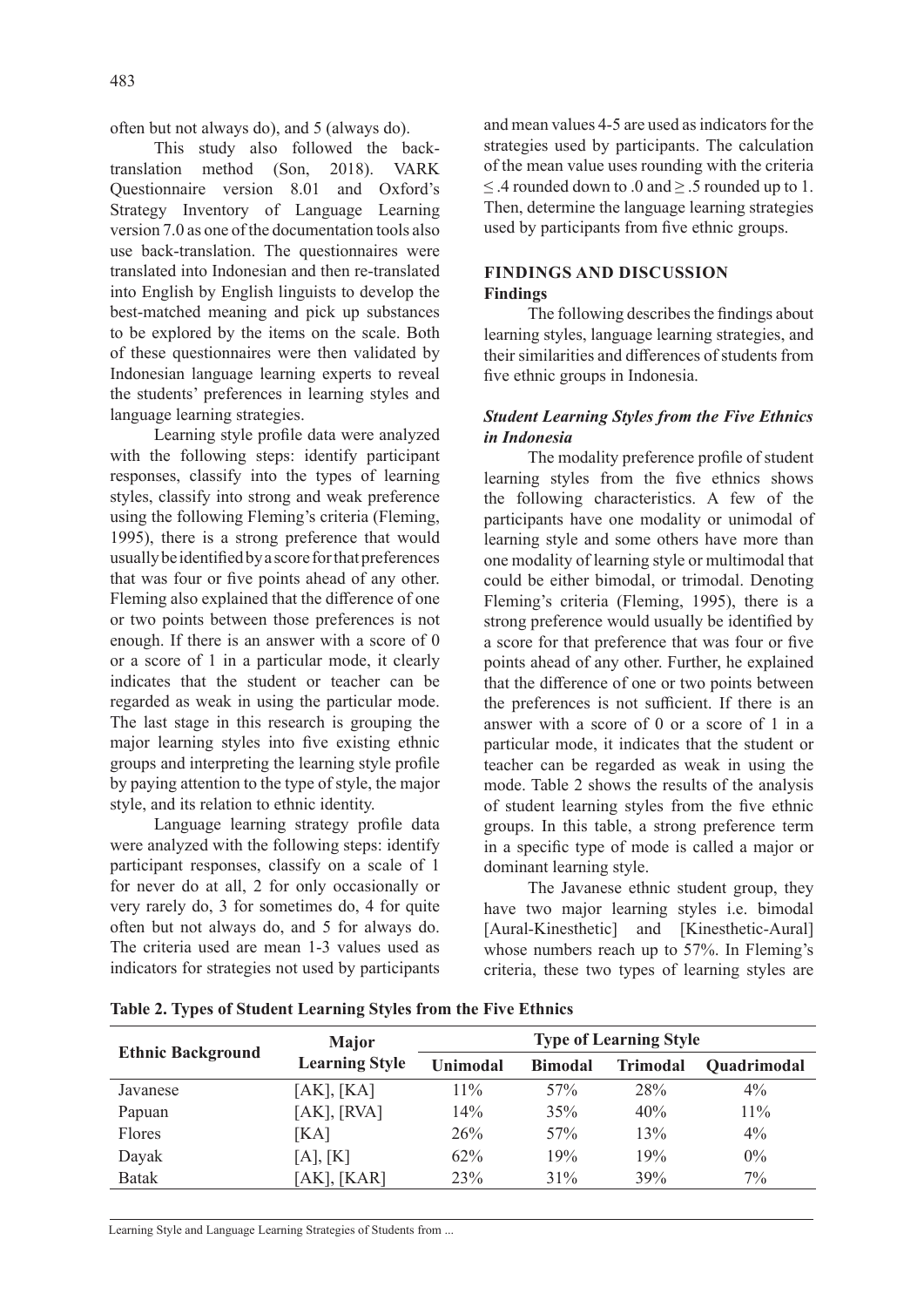categorized as strong preferences than the other eleven learning styles. This finding shows that students from Javanese ethnic groups tend to have bimodal [Aural-Kinesthetic] and [Kinesthetic-Aural] learning style preferences. In attending various courses in the Indonesian Language and Literature Study Program, Javanese ethnic groups are divided into two sub-groups. First, those who prefer to learn by listening and speaking continued by gaining practical experience through the practices of drama, simulation, speech, dialogue, or activities that utilize the four senses such as sight, touch, taste, smell, and hearing. Second, those who prefer learning by gaining practical experience by practicing language and making use of the four senses, and being proceeded by listening and speaking.

The Papuan ethnic student group reveals two major learning styles, namely bimodal [Aural-Kinesthetic], and trimodal [Read/Write-Visual-Aural], which reach up 35% and 40%. Based on Fleming's criteria, these two types of learning styles are categorized as strong preferences compared to the other eleven learning styles. This finding shows that students from Papuan ethnic group tend to have bimodal [Aural-Kinesthetic] and trimodal [Read/Write-Visual-Aural] learning style preference. In attending various courses in the Indonesian Language and Literature Study Program, ethnic Papuan groups are divided into two sub-groups. The first subgroup prefers to learn by gaining practical experience through various physical practices or activities that utilize the four senses such as sight, touch, taste, smell, and hearing. The second subgroup prefers to combine written information with pictures or tables and end with listening and speaking.

The Flores ethnic student group has one major learning style particularly [Kinesthetic-Aural] or bimodal, which aggregates to 57%. Referring to Fleming's criteria, the type of bimodal learning style [Kinesthetic-Aural] is categorized as strong preferences than the other fourteen learning styles. These findings show that students from Flores ethnic group prefer to attend the Indonesian Language and Literature Education Study Program classes by gaining practical experience through a variety of physical activities and being proceeded by listening and speaking.

The Dayak ethnic student group has two major learning styles especially unimodal [Aural] and [Kinesthetic] which reach numbers of 62%. Based on Fleming's criteria, these two types of learning styles are categorized as strong preferences compared to the other nine learning styles. This finding shows that students from Dayak ethnic group can be clustered into two sub-groups with some variations as follows. First, those who prefer to learn Indonesian by listening and speaking. Second, those who prefer to learn by gaining practical experience through physical practices or utilizing their four senses.

The Batak ethnic student group has two major learning styles, namely bimodal [Aural-Kinesthetic], trimodal [Kinesthetic-Aural-Read/ Write] which reaches a number of 31% for the bimodal and 39% for the trimodal. Based on Fleming's criteria, these two types of learning styles are categorized as strong preferences than the other nine learning styles. This finding shows that students from Batak ethnic group can be grouped into two subgroups with the following variations. First, those who prefer to learn by combining listening and speaking by gaining practical experience through various physical practices or activities that utilize the four senses such as sight, touch, taste, smell, and hearing. Second, those who prefer to learn Indonesian through physical practice activities to gain practical experience, followed by speaking and listening, and ended with reading and writing activities.

## *Language Learning Strategies of Students from Five Ethnics in Indonesia*

Each item in Oxford's Strategy Inventory of Language Learning version 7.0 consists of five answer choices by weight rating of 1 for never do at all, 2 for only occasionally or very rarely do, 3 for sometimes do, 4 for quite often but not always do, and 5 for always do. In this language learning strategy, a strategy is said to be used by certain ethnic groups when the average scale ranges between quite often and always or mean values of 4-5. Conversely, a strategy is not used by certain ethnic groups when the average scale ranges between 'never do at all' and 'sometimes do' with its mean values of 1 to 3.

Based on those particular criteria, the language learning strategy profile of students from the five ethnics in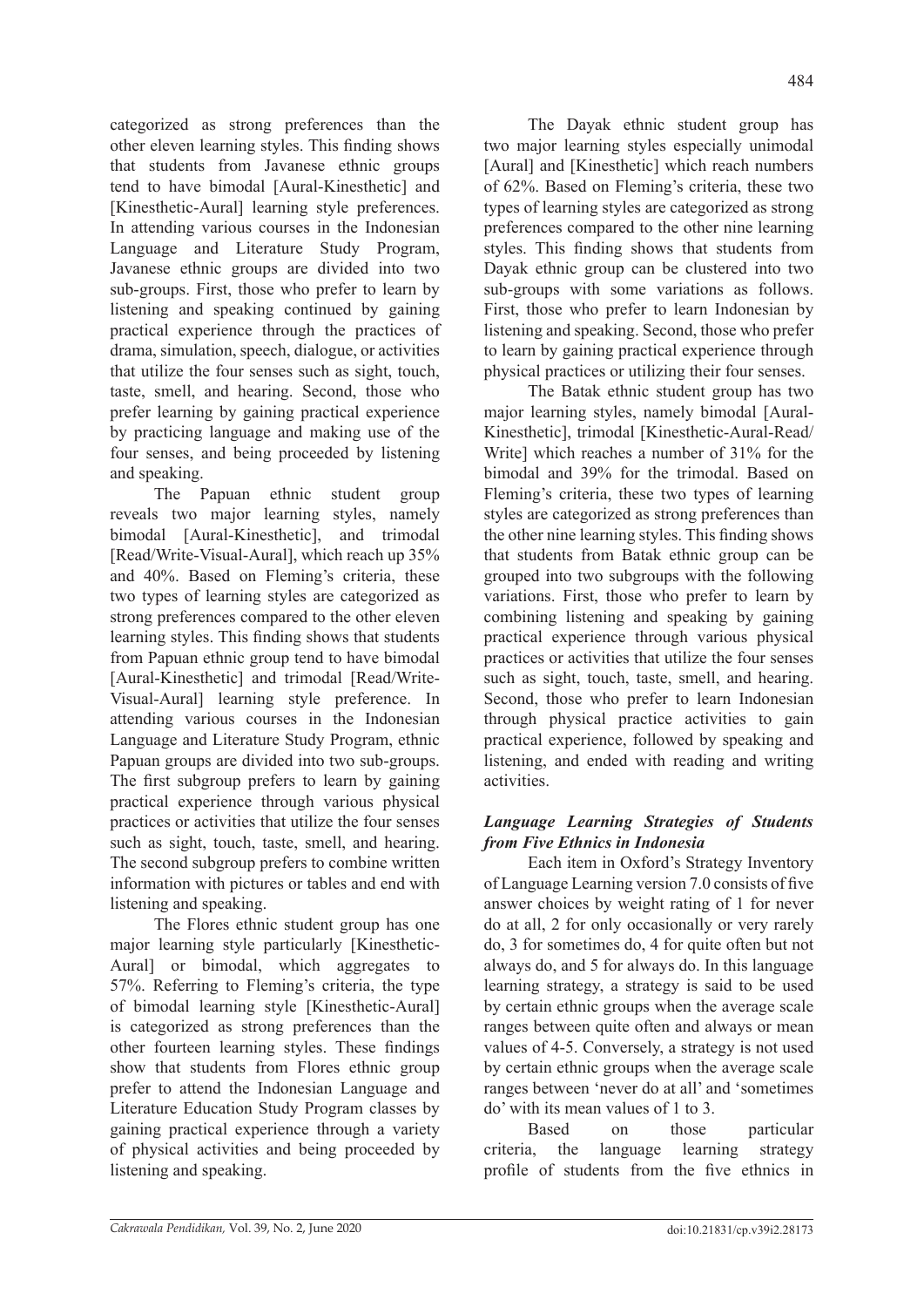Indonesia shows the facts as shown in Table 3.

It is known that indirect strategies, such as metacognitive, affective, and social strategy, are more widely used by students from different ethnicities than direct strategies, namely memory, cognitive, and compensation strategies. The direct strategy involves the use of the target language or the language studied directly to facilitate the learning process and the indirect strategy is to provide indirect support in the language learning performed (Oxford, 1990). Javanese and Flores use three indirect strategies and use only one direct strategy. Batak uses two indirect strategies and one direct strategy. Papuans and Dayak use two indirect strategies and do not use direct strategies at all. The six language-learning strategies used by five ethnic group students are described below.

Memory strategy which relates to how students remember language is not used by all students from the five ethnic groups. In other words, none of these five ethnic students use a memory strategy to learn Bahasa Indonesia. Memory strategy emphasizes more on efforts to remember (save and recall) linguistic material. This strategy consists of four sub-strategies, namely creating mental relationships, using visual impressions and sounds, reviewing them well, and taking action. Memory, cognitive and compensation strategies are part of the direct strategies as depicted in the taxonomy of language learning strategies by Oxford.

Cognitive Strategy which relates to how students think about their learning is used by groups of Javanese, Flores and Batak ethnic students in learning Indonesian. Papuan and Dayak ethnic student groups do not use this strategy. Cognitive Strategies have four substrategies. Sub strategy using Indonesian is done in the form of practicing formally and naturally, repeating activities, and using standardized language formulas and patterns. Sub strategy of receiving and sending messages in Indonesian is implemented in the form of getting ideas quickly and using various sources. Sub strategy of analysing and reasoning is applied in the form of analysing expressions and transferring. Sub strategies create structures for input and output applied in the form of marking, taking notes, summarizing, structuring ideas, conceptualizing, and making charts.

Compensation Strategy which enables

students to make up for limited knowledge is like memory strategy; it is not used by these five students' Ethnic groups of Javanese, Papuan, Flores, Dayak, and Batak. In other words, none of these five ethnic students use a compensation strategy to study Bahasa Indonesia. Compensation Strategy is a strategy intended to overcome deficiencies and disabilities in language. This strategy consists of two sub-strategies, namely guessing cleverly and overcoming limitations.

Metacognitive strategy which relates to how students manage their own learning) is used by the five ethnic groups in learning Indonesian. This strategy includes two substrategies. First, the sub-strategy organizes and plans to learn activities carried out in the form of finding and creating opportunities, organizing, identifying, determining goals or language assignments. Second, evaluating sub-strategies is implemented in the form of self-monitoring in learning Indonesian. Metacognitive, affective and social strategies are part of the indirect strategies as depicted in Oxford's taxonomy of language learning strategies.

Affective strategy which relates to students' feeling is used by the five ethnic groups in learning Indonesian. This strategy presents elements of leisure, pleasure, calmness, enthusiasm, and other emotional aspects. Affective strategies consist of three substrategies such as reducing anxiety, pushing oneself and taking emotional temperature. The first and second sub- strategies were used by all students from the five ethnics namely Javanese, Papuan, Flores, Dayak, and Batak. Sub strategy to reduce anxiety is done using music, relaxation, and deep breathing, and being indifferent, speaking aloud, and speaking in the mirror. Selfencouraging sub-strategy is applied in the form of making positive statements, appreciating self-success, and dare to take risks. The Social Strategy is used by Javanese and Flores ethnic groups. Three other ethnic groups do not use this social strategy.

Social strategy which involves learning by interaction with others is a learning strategy by involving other people. Social strategy includes three sub-strategies. First, the substrategy of asking the other party, it is used in the form of asking for clarification and asking for a correction. Second, the cooperation sub-strategy is implemented in the form of asking peers or

Learning Style and Language Learning Strategies of Students from ...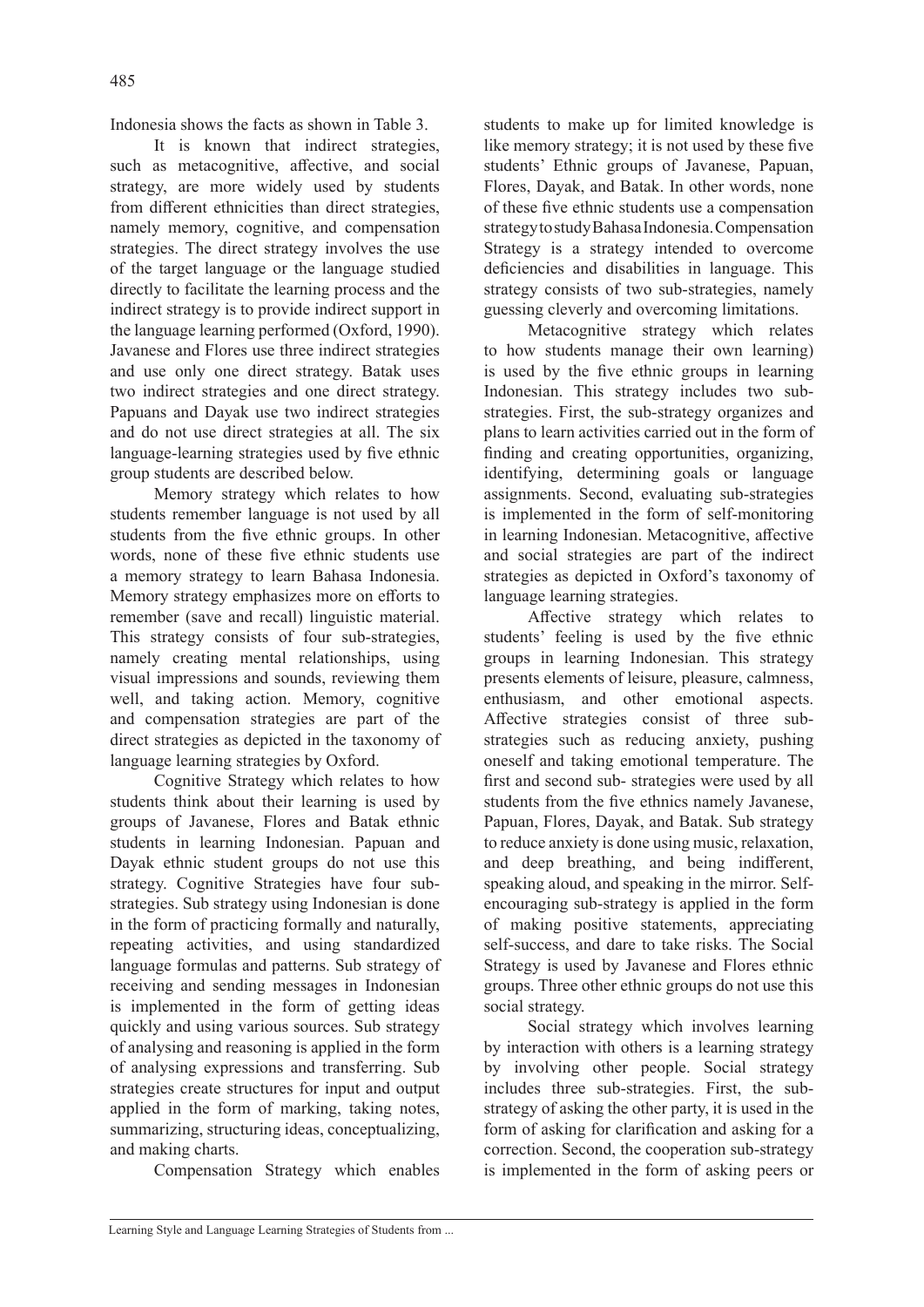asking more experts. Third, the sub-strategy of empathizing with others. The first and second strategy were used by students from ethnics of Javanese and Flores while the Papuan, Dayak and Batak, they did not use this social strategy.

## *Similarities and differences in learning styles and language learning strategies of the five ethnic groups*

Javanese, Papuan, Flores, Dayak, and Batak students' ethnic groups at a private university in Yogyakarta, show similarities and differences in the learning styles and the use of language learning strategies. These similarities and differences can be seen in Table 4.

The following findings describe the similarities and differences in the learning styles of students from the five ethnic groups. The similarity in learning styles of the five ethnic groups is seen in the [Aural] and [Kinesthetic] elements that appear either as unimodal types or forming elements of the bimodal, and trimodal learning styles. Variations in the formation of bimodal learning styles in the five ethnic groups include [Aural-Kinesthetic], and [Kinesthetic-Aural]. Variations in the type of trimodal learning style with a combination of elements [Visual] and [Read/Write] include: [Read/Write-Visual-Aural], and [Kinesthetic-Aural-Read / Write].

Thus, the equation of learning styles of students from the five ethnic groups always contains the major elements [Aural] and [Kinesthetic]. The difference seen in the learning styles of students from the five ethnic groups is in the type of bimodal and trimodal learning styles. The [Visual] and [Read/Write] learning style elements only appear in groups of ethnic Papuan students. These two elements do not appear in the Javanese, Flores, Dayak, and Batak ethnic students' groups. Meanwhile, the [Read/Write] learning style element only appear in Papuan ethnic students.

The similarities and differences in language learning strategies can also be seen in Table 4. Javanese and Flores ethnic group students use the same four language learning strategies, namely Cognitive, Metacognitive, Affective, and Social strategies. Papuan and Dayak ethnic student groups use the same two language learning strategies, namely the Metacognitive and Affective strategies. The Batak ethnic group of students used three language learning strategies, namely Cognitive, Metacognitive, and Affective, which were the same as Javanese and Flores except for Social. The five ethnic group students were also the same in terms of using the Metacognitive and Affective strategies, and the same in terms of not

| <b>Ethnic</b>     |               |           |              | <b>Language Learning Strategies</b> |                  |               |
|-------------------|---------------|-----------|--------------|-------------------------------------|------------------|---------------|
| <b>Background</b> | <b>Memory</b> | Cognitive | Compensation | Metacognitive                       | <b>Affective</b> | <b>Social</b> |
| Javanese          |               |           |              |                                     |                  |               |
| Papuan            |               | -         |              |                                     |                  |               |
| Flores            |               |           |              |                                     |                  |               |
| Dayak             |               | -         |              |                                     |                  |               |
| Batak             |               |           |              |                                     |                  |               |

|  |  |  |  |  |  | Table 3. Five Ethnic Student's Language Learning Strategies |
|--|--|--|--|--|--|-------------------------------------------------------------|
|--|--|--|--|--|--|-------------------------------------------------------------|

|               | <b>Major</b>             | <b>Language Learning Strategies</b> |           |                                   |   |                  |        |  |
|---------------|--------------------------|-------------------------------------|-----------|-----------------------------------|---|------------------|--------|--|
| <b>Ethnic</b> | Learning<br><b>Style</b> | <b>Memory</b>                       | Cognitive | <b>Compensation Metacognitive</b> |   | <b>Affective</b> | Social |  |
| Javanese      | [AK], [KA]               |                                     | V         | -                                 | V | V                | V      |  |
| Papuan        | [AK], [RVA]              |                                     |           | -                                 | V | V                |        |  |
| Flores        | [KA]                     |                                     | V         | $\overline{\phantom{a}}$          | V | V                | V      |  |
| Dayak         | [A], [K]                 | -                                   | -         | -                                 | V | V                |        |  |
| <b>Batak</b>  | $[AK]$ , $[KAR]$         |                                     | V         | $\overline{\phantom{a}}$          | V | V                |        |  |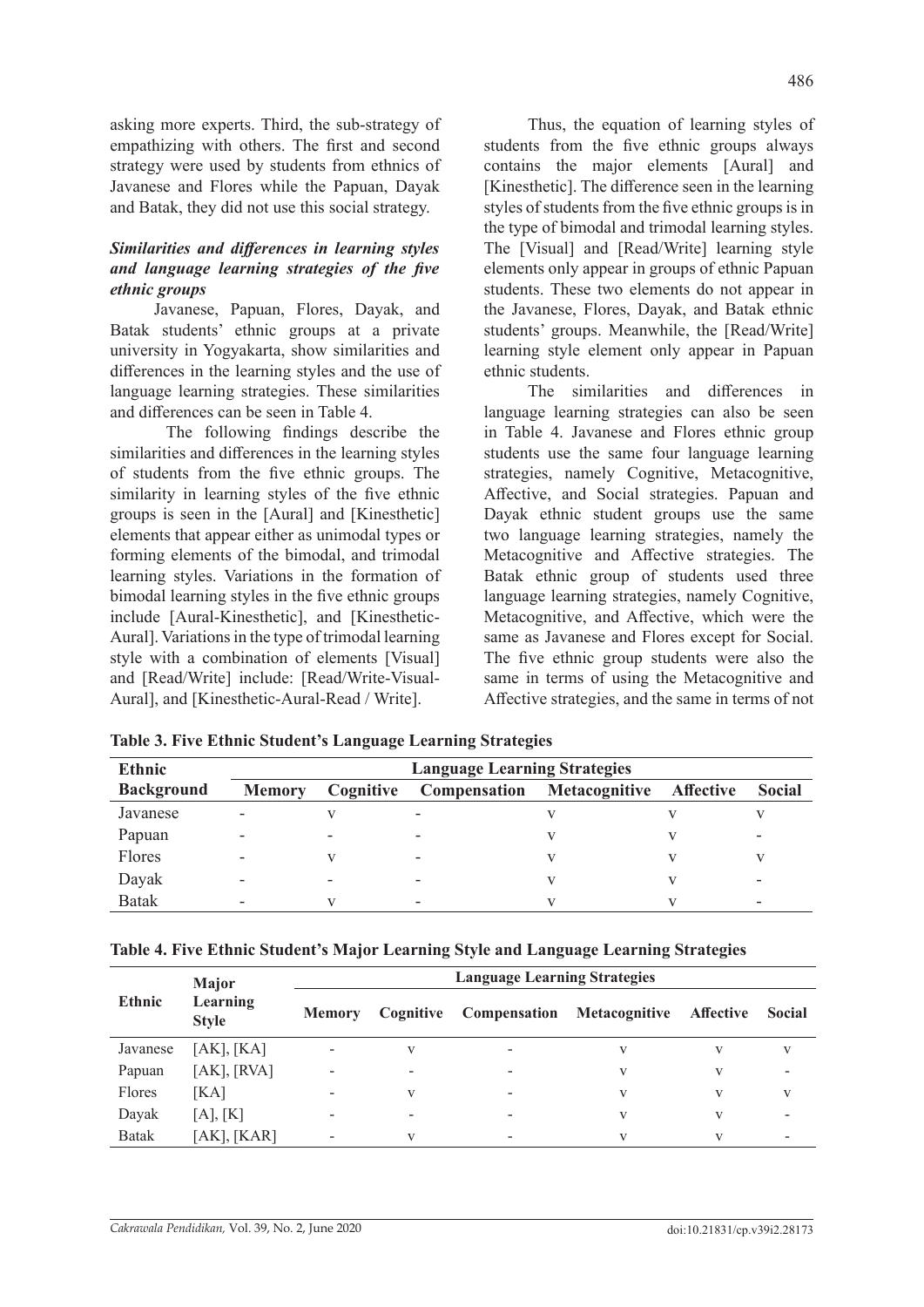using the Memory and Compensation strategy in learning Indonesian. The difference seen in the use of language learning strategies of the five ethnic students is in the Cognitive and Social strategies. Javanese, Flores and Batak ethnic groups use Cognitive strategies, while ethnic Papuan and Dayak student groups do not use them. Furthermore, the Social strategy is only used by ethnic Javanese and Flores, but they are not applied by ethnics of Papuans, Dayaks, and Batak.

### **Discussion**

## *Learning Style Profile*

The finding of the learning style of students from Javanese, Papuan, Flores, Dayak, and Batak ethnics attending Indonesian language courses clearly show that the learning styles of [Aural] and [Kinesthetic], either as a unimodal, bimodal or trimodal - forming elements, are considered as the most major learning style. The major learning style of five ethnic students at a private university in Yogyakarta tends to use the sense of hearing, experience, and practices. In Fleming's criteria, these are considered as the strong preferences.

The students with aural modality preference, they rely on the ears or hearing senses in capturing and understanding the information. This mode of perception depicts their preference for spoken or heard information. The student with this modality, they learn best through activities such as discussions, verbal feedback, asking questions, emailing, cellphone-chats, sending SMS (Short Message Service), board discussions, oral presentations, classes, tutorials, and talking with others. Success in capturing and understanding information is highly reliant on the formulating of particular information. If information is presented in the form of recordings, presentations, stories, or reading aloud, the learners with aural style preferences will be happier, more comfortable, and easier to capture the information.

The students with kinesthetic modality preferences, they prefer to obtain information through some practical activities that involve physical experience in learning in the classroom or outside the classroom. Experience is considered significant for kinesthetic learners. Activities such as experimenting, creating crafts, demonstrating movements, playing drama or role-playing, are activities that they are highly interested in.

These findings are classified as what is called the "general approach" in language learning (Oxford, 2001) that are applicable to the Indonesian language courses. The development of variations in the style of learning in particular [Aural] and [Kinesthetic] as elements of formation in bimodal, and trimodal as shown in Table 2, are also aligned with the following Fleming statement.

> ... it is not possible that populations with VARK data will point more than 40% have one preference. And, a single preference indicates the strength of one modality which is not indicative that the other three VARK modalities do not exist (Fleming, 2012: 1).

The variance of the [Aural] and [Kinesthetic] learning styles, as a bimodal and trimodal formation element, is shown in Table 2. These variations are seen in the types of bimodal [Aural-Kinesthetic], [Kinesthetic-Aural] and trimodal [Kinesthetic-Aural-Read/Write], [Read/Write-Visual-Aural]. The variance in the learning style of the five students' ethnic group show that [Aural] is very dominant because it is part of the forming learning style of the five students' ethnic groups. Compared to the previous research in Asia, as reported by Reid in Oxford (Oxford, 2003) it is stated that students from Asian cultures were often highly visual, for instance Koreans are most visual. Many of the Hispanic learners were frequently very auditory but Reid also discovered that Japanese were very non auditory. So in this case, these findings appear that the Indonesian students from the five different ethnics seem to be very auditory as it happened in the Hispanic learners.

This learning style profile findings from these five ethnic groups carry a clear pedagogical impact. Lecturers must prepare a teaching plan to accommodate a wide range of learning styles from the five ethnic groups, namely Java, Flores, Batak, Papua, and Dayak. This is in accordance with the most common hypothesis about the instructional relevance of learning style which is called as the *meshing hypothesis*, "that instruction should be provided in the mode that *matches* the learner's style." (Pashler, Mcdaniel, Rohrer, & Bjork, 2009:10). Learning will not be effective, or at least less efficient, if learners receive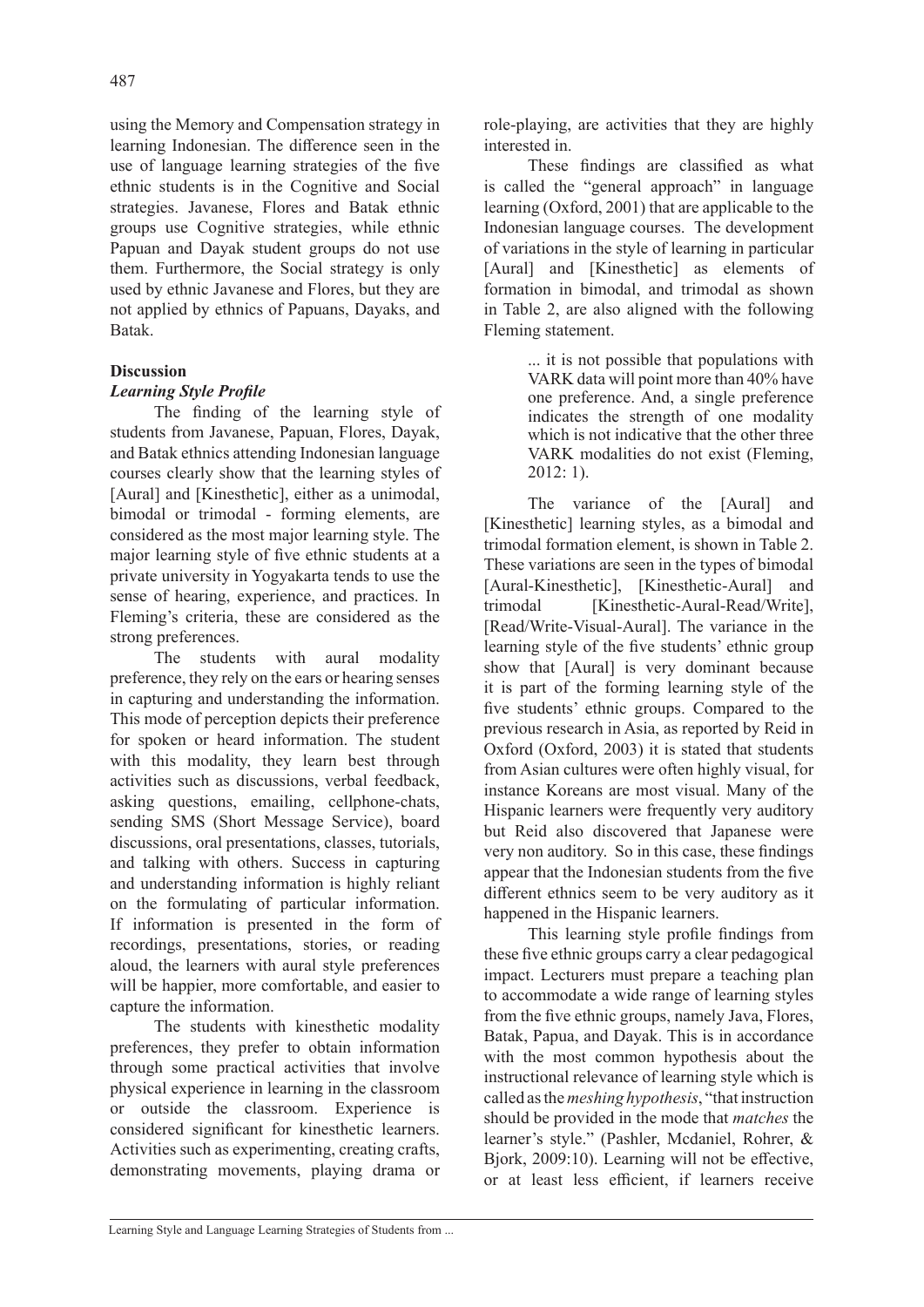clues that do not match their learning style, or conversely, that individualistic instruction based on student style can support students to achieve better learning outcomes.

# *Language Learning Strategies Profile*

The findings of the language learning strategies of students from various ethnic groups in the Indonesian language class show that the metacognitive and affective strategies are the "general" language learning strategies. This means that students from five ethnic groups have the same characteristics especially in making arrangements for their own language learning process, and seeking comfort, calmness, enthusiasm, and other emotional aspects in learning Indonesian. Some other strategies, such as cognitive and social, are only used by a few ethnic groups. The Cognitive strategy is applied by Javanese, Flores and Batak ethnic groups while the Social strategy is applied by Javanese and Flores ethnic groups. On the other hand, the Memory and Compensation strategy are not used by all students from five ethnic groups.

Related to the findings of learning styles and language learning strategies in this study, it can be said that there is a relationship between learning styles [Aural] and [Kinesthetic] and their variants in bimodal and trimodal types with the selection and use of the Metacognitive Language Learning Strategies and Affective Language Learning Strategies. These findings correspond to the study results of Jie & Qin stating that learning styles have a significant influence on learners' learning strategy choices (Jie & Qin, 2006). Learning styles contributed to the tendency of individuals to choose certain learning strategies. The findings also support the results of the Oxford' Study:

> that once learners are aware of their own learning styles, it enables them to adapt their learning strategies to suit different learning tasks in particular contexts. Learners can take advantage of their learning styles by matching learning strategies with their styles; similarly, learners can compensate for the disadvantages of their learning styles to balance their learning by adjusting learning strategies (Wong & Nunan, 2011: 146).

The statements of Jie & Qin (2006) and Oxford quoted by Wong & Nuna (2011) are seen in the case of two ethnic groups i.e. Javanese and Flores students. Their major learning styles are [Aural-Kinesthetic] in a combination of a bimodal, and in language learning strategies, they use the same strategy, namely Cognitive, Metacognitive, Affective, and Social. Meanwhile, in the case of ethnic Papuan and Dayak student groups, those two ethnic groups do not have major learning style because they tend to have different learning styles. The Papuan and Dayak, they both use only two language learning strategies, namely Metacognitive and Affective. Furthermore, in the case of Batak student groups, which have major bimodal of [Aural - Kinesthetic] learning styles and trimodal of [Kinesthetic–Aural-Read/Write]. The Batak ethnics use three language learning strategies, namely Cognitive, Metacognitive, and Affective. The Batak ethnics appear to be the most unique in using combination of the three language learning strategies compared to the other four ethnics.

In relation to being a prediction of language skills, the findings presented in Table 4 show an interesting phenomenon and need to be followed up with quantitative research to see the relationship or influence of language learning strategy variables on Indonesian language learning achievement of students from various ethnic groups. The fact is that certain ethnic group students use language-learning strategies more than other ethnic groups. The ethnic of Javanese and Flores student groups use four learning strategies, the Batak ethnic student group uses three language learning strategies, and the ethnic Papuan and Dayak student groups only use two language learning strategies.

Further research is expected to prove a hypothesis about the relationship or influence between the six language learning strategies, especially the four learning strategies applied in this research and the language proficiency in Indonesia's context. This view was inspired by Rao's research on the relationship between the use of language learning strategies and English proficiency (Rao, 2016). Rao found that students' English proficiency significantly influenced the use of their learning strategy, with high-level students using more strategies and more often than low-level students. Further, Rao also reveals that there are several characteristics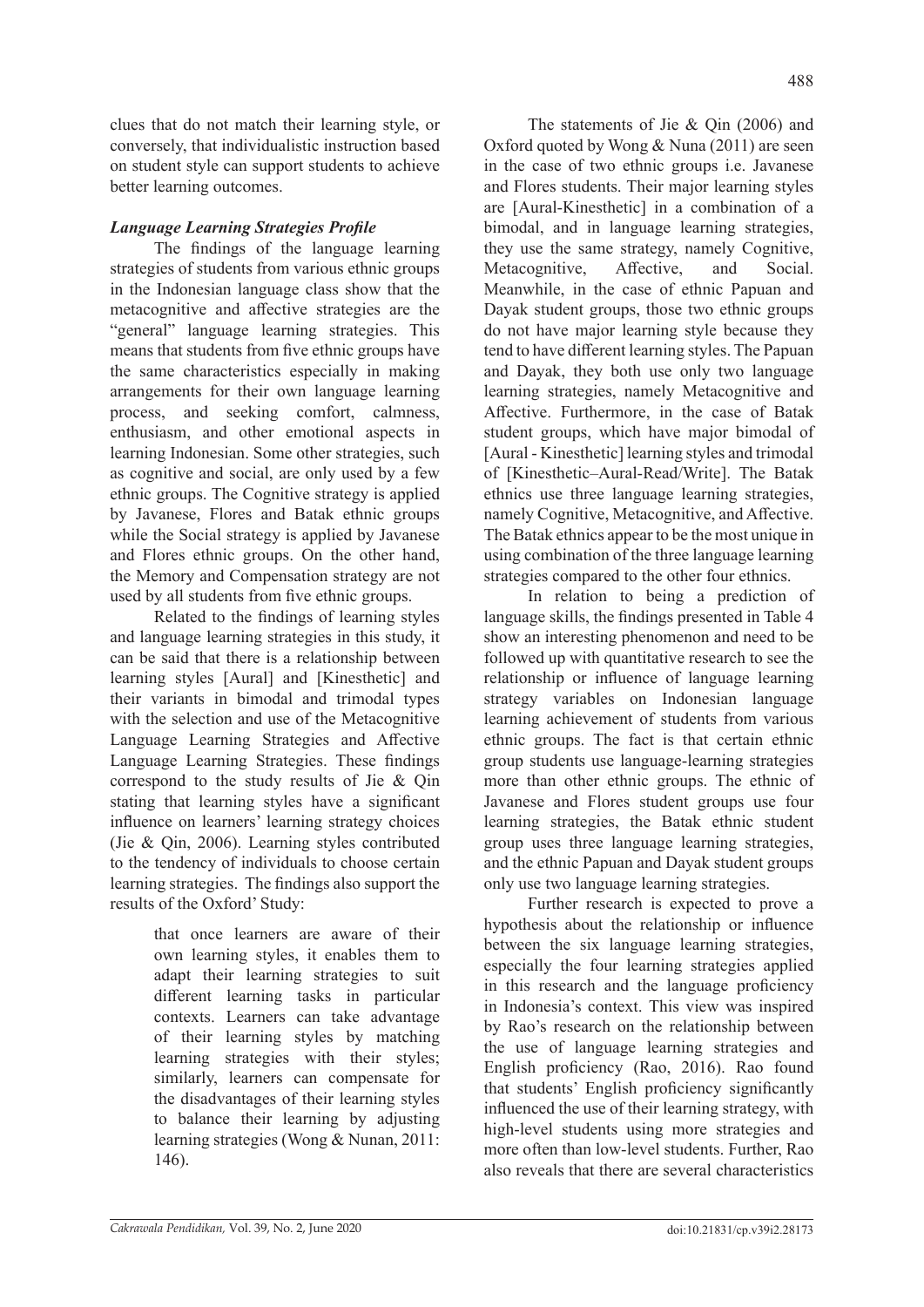of the use of language learning strategies from each group of students.

#### *The Similarities and Differences in Learning Styles and Language Learning Strategies*

From the findings of the similarities and differences in learning styles and language learning strategies of students from various ethnicities, as described in Table 4, there are some interesting phenomena. The Javanese and Flores ethnic student groups have a learning style of bimodal [Kinesthetic - Aural] and language learning strategies that tend to be the same namely in Cognitive, Metacognitive, Affective and Social.

A phenomenon happened to Papuan and Dayak ethnic student groups. They have a different learning styles but on the contrary, they share the same language learning strategies, especially in using Metacognitive and Affective language learning strategies.

These findings show that there are similarities in learning styles and language learning strategies between several ethnic groups, but on the other hand, there are also different tendencies from other ethnic groups. These phenomena clarify what Brown has stated in (Jie & Qin, 2006) that language learning strategies do not operate independently but they are influenced by learning styles. An illustration of these findings is described in Figure 1.

 It can be found some similarities and differences as follows. Javanese and Flores ethnic student groups have learning styles and language learning strategies that tend to be similar. Meanwhile, Papuan and Dayak ethnic student groups, they do not share similarities in learning styles but they tend to apply similar language learning strategies such as Metacognitive and Affective language learning strategies. On the other hand, Cognitive and Social language learning strategies that are applied to Javanese, Flores, and Batak are not applied to Papuan and Dayak. The Social language learning strategy is applied by Javanese, Papuan, Flores and Dayak

but it is not applied by Batak students.

These findings of the similarities and differences in language learning strategies of students from various ethnic groups are interesting especially that they are related to Saadat & Hosseini's explanations about the role of ethnicity in the motivation to learn second languages (Saadat & Hosseini, 2015). In addition, they stated that some studies show that students who feel less strongly associated with their ethnic identity tend to learn longer than their more assertive peers. They also affirm that although integrative and instrumental orientation plays a strong role in L2 motivation, the effect of ethnic identity is quite significant.



**Figure 1. Language Learning Strategies of Students from Five Ethnic Group**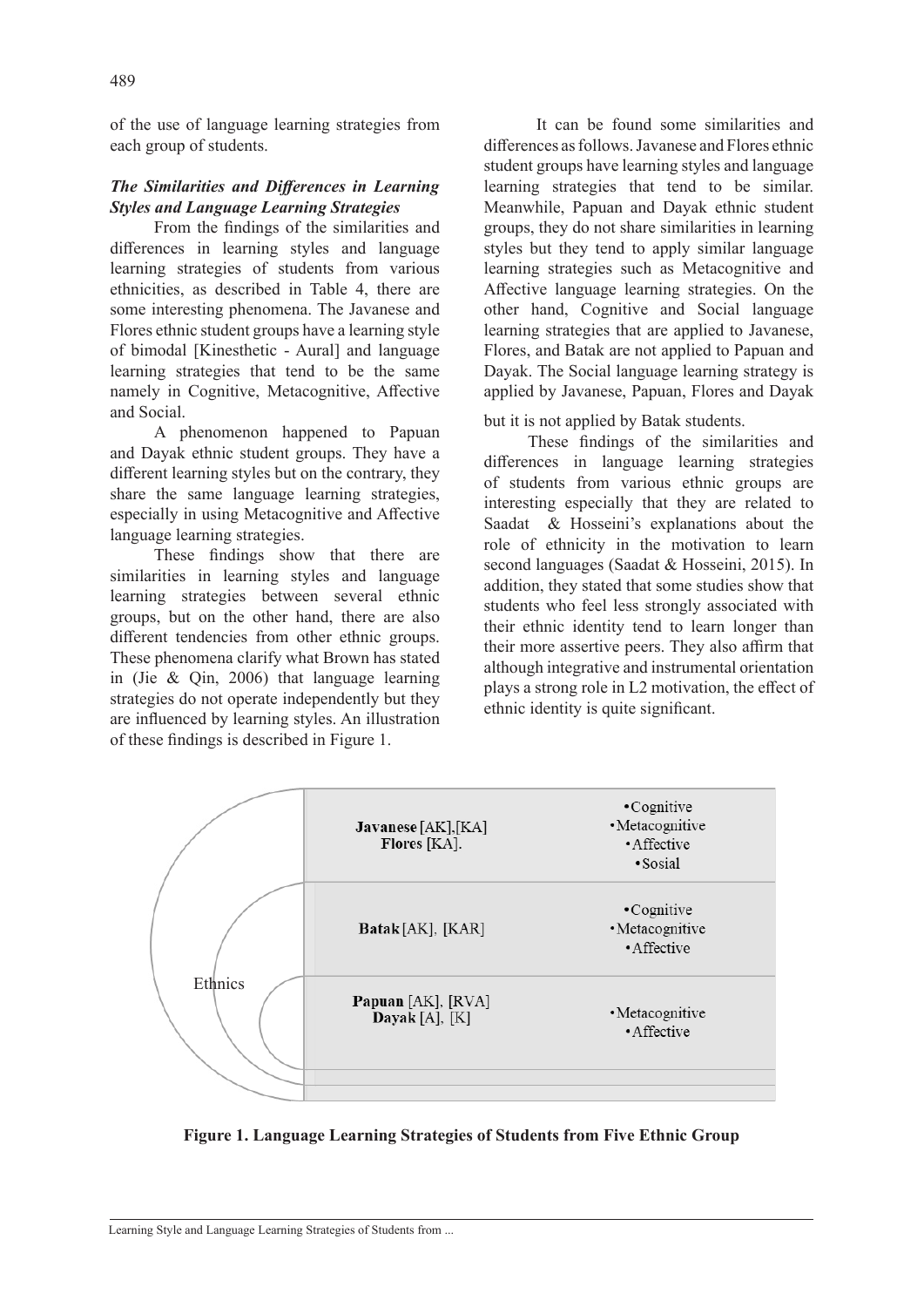Further research in the learning style, language learning strategy, and ethnic identity in Indonesian learning need to be followed by linking effectiveness and efficiency of learning issues. This phenomenon is shown in Figure 1 that students from ethnic Javanese and Flores apply 4 language learning strategies namely Cognitive, Metacognitive, Affective and Social language learning strategies. The students from the Batak ethnic group using 3 language learning strategies such as Cognitive, Metacognitive, and Affective language learning strategies. Further, students from ethnic Papuans and Dayak only implement 2 language learning strategies namely Metacognitive and Affective language learning strategies. The hypothesis to be tested in the next research is the relationship or influence over the use of learning styles, language learning strategies, and the students' ethnic background in the effectiveness and efficiency of learning.

Jie & Qin (2006) in his research on the Tertiary language learners in China, were able to demonstrate that the learning style had a significant influence on the way the learning strategy applied. Thus, in another words, learning style can give impact to the learning outcomes (Saadat & Hosseini, 2015). Oxford shows that "individual students' learning styles and strategies can work with-or conflicts with the instructional methodology given" (Oxford, 2001:45). In this connection, Ellis (2005) proposes an optimal type of instruction concept in accordance with the chosen individual learning approach, especially in this case is the learning style and language learning strategy.

The use of one method to teach is not beneficial to some students or even for most students. Especially if it is associated with the uniqueness of the style and learning strategy of the five ethnic students as presented in Figure 1. Lecturers' awareness of the various types of learning styles, language learning strategies, and the unique ethnic background of the students, as well as matching efforts with the teaching methods can help create an effective and efficient learning environment for all students. The more lecturers know about their students' style preferences, the more effectively they can direct their instruction. They also can use the teaching strategy that is interwoven into students' learning style preferences. Some learners may need instructions more visually, while some others may need more auditory, read/write, or kinesthetic. In addition, Reid (1995) has noted that the matching style of teaching with the learning style and language learning strategies will give all students the same opportunity in the classroom and build students' self-awareness.

## **CONCLUSION**

The finding of the learning style shows in detail as follows. The Javanese has bimodal [Aural-Kinesthetic] and [Kinesthetic-Aural]. The Papuan has bimodal [Aural-Kinesthetic], and trimodal [Read/Write-Visual-Aural]. The Flores has bimodal [Kinesthetic-Aural]. The Dayak has unimodal [Aural] and [Kinesthetic]. The Batak has bimodal [Aural-Kinesthetic], and trimodal [Kinesthetic-Aural-Read/Write].

The findings of students' language learning strategies from the five ethnics indicate that metacognitive and affective strategies are "general" language learning strategies. Javanese and Flores use the same four language learning strategies: Cognitive, Metacognitive, Affective, and Social strategies. Papuan and Dayak use Metacognitive and Affective strategies. The Batak uses Cognitive, Metacognitive, and Affective. The Memory and Compensation are not applied by the Javanese, Papuan, Flores, Dayak, and Batak. The Social strategy is applied only by Javanese and Flores.

The findings of the similarities and differences in learning styles and language learning strategies of students from various ethnics show the facts as follows. Javanese and Flores have learning styles of bimodal [Aural– Kinesthetic] and language learning strategies of Cognitive, Metacognitive, Affective, and Social that tend to be identical. Papuan and Dayak do not share similarity in their learning styles but they have similar language learning strategies of Metacognitive and Affective. Metacognitive and Affective language learning strategies are applicable to Javanese, Flores, Batak, Papuan, and Dayak. Cognitive language learning strategy is applicable to Javanese, Flores and Batak. Social language learning strategies are only applicable to Javanese and Flores ethnic groups.

The results of this study are expected to be used to improve lecture planning and learning performance which is in line with Oxford's statement that learning styles and language learning strategies of the learners can be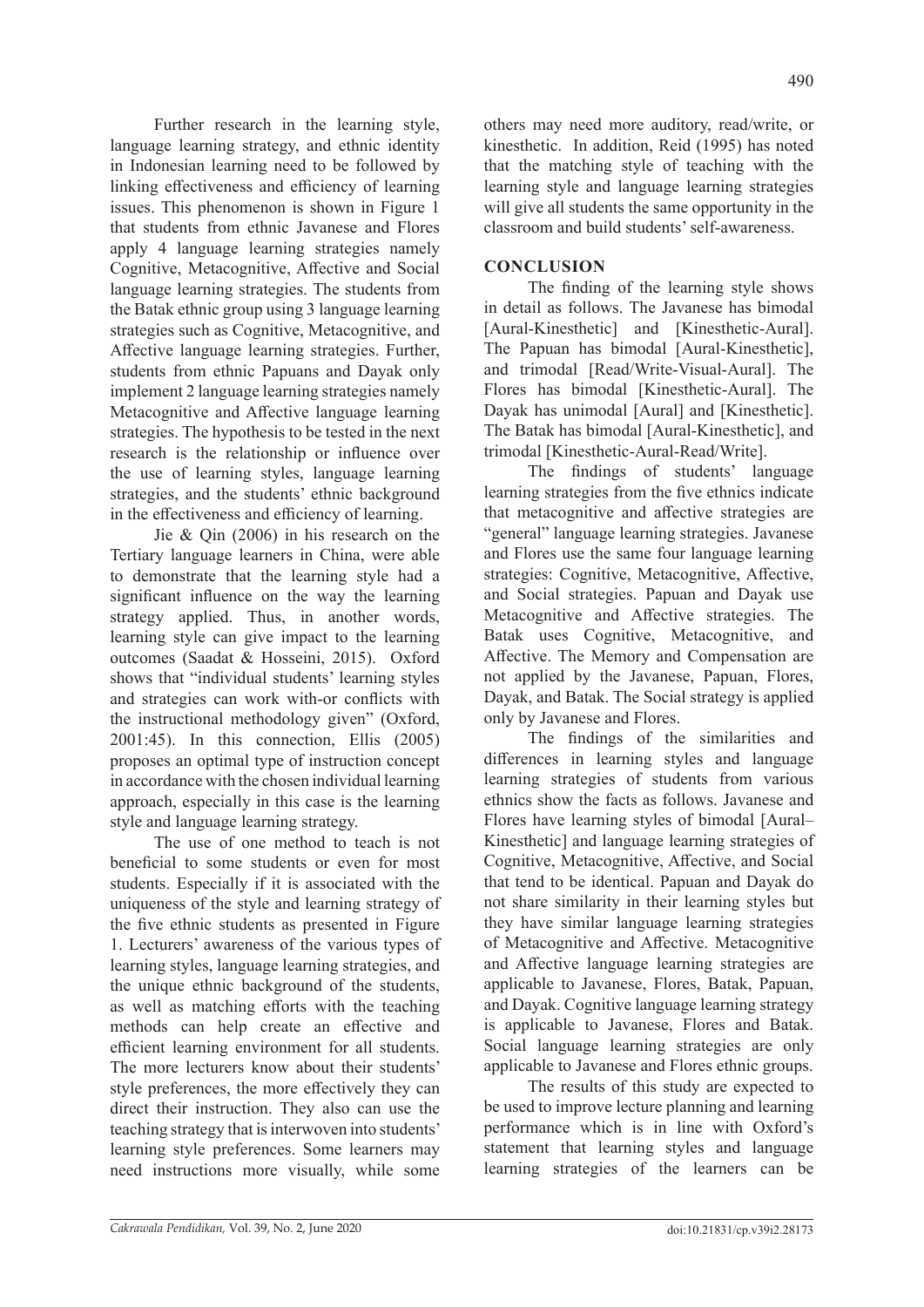harmonized with the designed teaching methods (Oxford, 2001). Ellis (2005) also proposed the concept of matching instruction and learners.

### **ACKNOWLEDGEMENT**

The authors would like to thank P4 or *Pusat Penelitian dan Pelayanan Pendidikan* (Center for Research and Educational Service) Sanata Dharma University, Yogyakarta.

### **REFERENCES**

- Ali, R., Indrawati, E. S., & Masykur, A. M. (2010). Hubungan antara identitas etnik dengan prasangka terhadap etnik Taulaki pada mahasiswa Muna di Universitas Haluoleo Kendari Sulawesi Tenggara. [The relationship between ethnic identity and prejudice against ethnic Taulaki in Muna students at Haluoleo University, Kendari, Southeast Sulawesi]. *Jurnal Psikologi UNDIP*, *7*(1), 18-26. doi:10.14710/jpu.7.1.18-26.
- Bessai, N. A. (2018). Using Oxford's Strategy inventory of language learning. *American Scientific Research Journal for Engineering Technology and Sciences (ASRJETS)*, *42*(1), 166-187. https:// asrjetsjournal.org/index.php/American\_ Scientific\_Journal/article/view/4019.
- Demetriou, C., Ozer, B. U., & Essau, C. A. (2015). Self‐report questionnaires. In R. L. Cautin, & S. O. Lilienfeld (Eds.). *The encyclopedia of clinical psychology*. New York, NY: John Wiley & Sons Inc., pp. 1-5.
- Ellis, R. (2005). *The study of second language acquisition*. Shanghai: Shanghai Foreign Education Press.
- Fitkov-Norris, E. D., & Yeghiazarian, A. (2015). Validation of VARK learning modalities questionnaire using Rasch analysis*. Journal of Physics: Conference Series,* 588.012048, 1-6. doi:10.1088/1742- 6596/588/1/012048.
- Fleming, N. D. (1995), I'm different; not dumb. Modes of presentation (VARK) in the tertiary classroom. In A. Zelmer (Ed.) *Research and development in higher*

*education, Proceedings of the 1995 Annual Conference of the Higher Education and Research Development Society of Australasia (HERDSA),* pp. 308-313. https://vark-learn.com/introduction-tovark/bibliography/.

- Fleming, N. D. (2012, January 15). *Facts, fallacies, and myths: VARK and learning preferences*. https://vark-learn.com/wpcontent/uploads/2014/08/Some-Facts-About-VARK.pdf.
- Fleming, N. D. (2014, October 1). *The nature of preference.* https://vark-learn.com/wpcontent/uploads/2014/08/THE-NATURE-OF-PREFERENCE.pdf.
- Fleming, N. D., & Bonwell, C. (2019). *How do I learn best? A learners' guide to improve learning*. USA: Author.
- Ghani, S. A., Khairisman, & Samad, I. A. (2016). Investigating rural students' strategies in English Learning. *International Journal of Education, 11*(1), 68-77. doi:10.17509/ ije.v11i1.12836.
- Gusnawati, G., & Nurwati, A. (2018). Learning model of Bahasa Indonesia as a foreign language based on local intercultural politeness. *Cakrawala Pendidikan*, *38*(1), 141-155. doi:10.21831/cp.v38i1.23164.
- Hardan, A. A. (2013, 10 December). *Language learning strategies: A general overview*. Paper presented at The 4th International Conference on New Horizons in Education, Rome. doi:10.1016/j.sbspro.2013.12.194.
- Jie, L. & Qin, X. (2006). Language learning style and learning strategy of tertiary level English learner in China. *RELC Journal*, *37*(1), 50-67. doi:10.1177/0033688206063475.
- O'Malley, J. M., & Chamot, A. U. (1990). *Learning strategies in second language acquisition.* Cambridge, UK: Cambridge University Press.
- Oxford, R. (1990). *Language learning strategies: What every teacher should know*. Boston, MA: Heinle & Heinle.

Learning Style and Language Learning Strategies of Students from ...